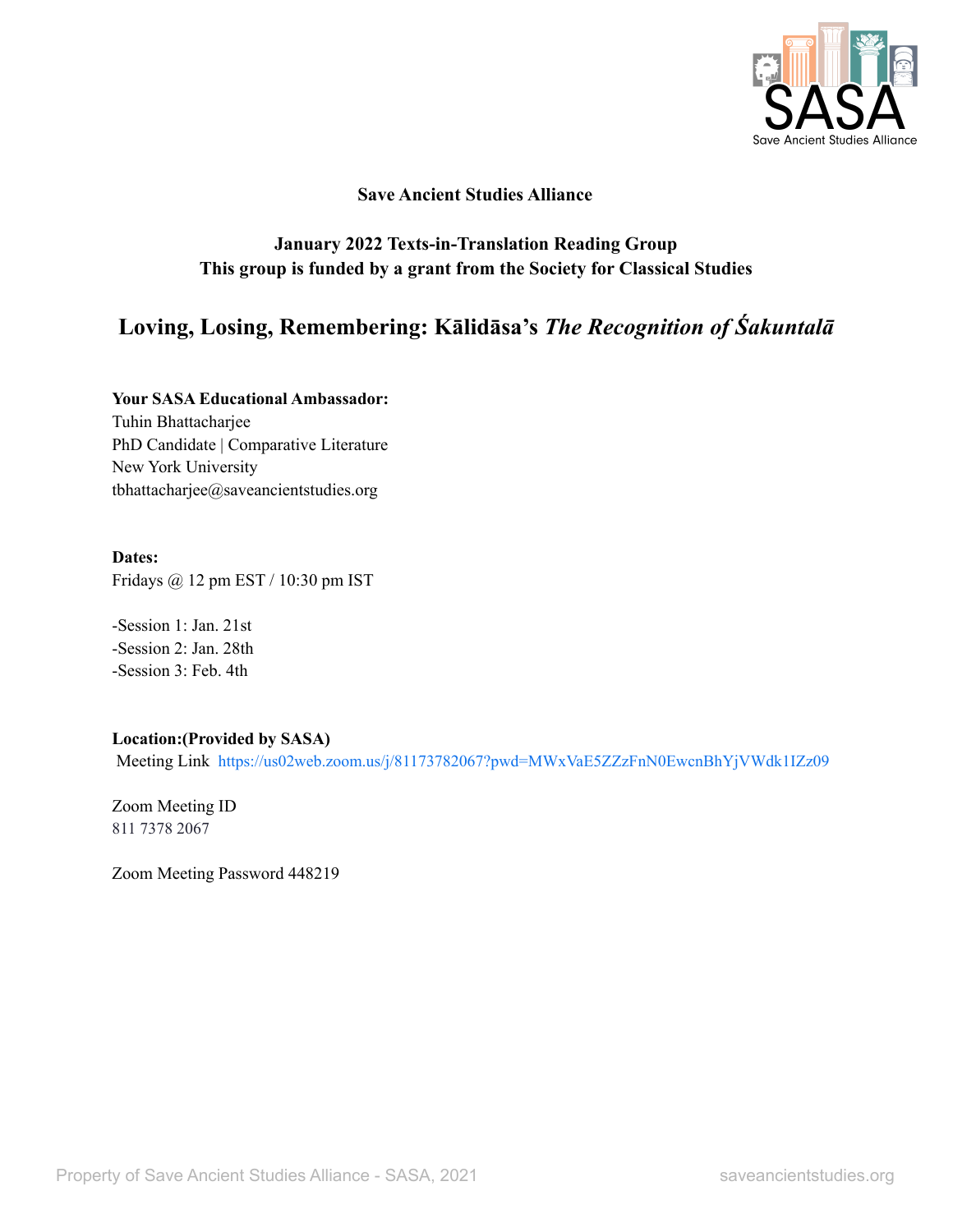

*"Wouldst thou the earth and heaven itself in one sole name combine? I name thee, O Śakuntalā! and all at once is said."*

Goethe famously dedicated these lines to the protagonist of his favorite Sanskrit play. What is it about the figure of Śakuntalā, a young woman forgotten by her husband as the result of a curse, that has captivated audiences—ancient and modern, Eastern and Western—alike? In this reading group, we will study (in translation) Kālidāsa's *Abhijñānaśākuntalam* (*The Recognition of Śakuntalā*), arguably the most influential play from ancient India. We will read the original story found in the first book of the *Mahābhārata* and analyze how Kālidāsa alters the form and the narrative to reflect a new cultural milieu, one that has moved away from a bardic tradition patronized by clansmen to an emerging urban aristocracy. Examining the play in the context of ancient kinship relations, Sanskrit dramaturgy and poetics (particularly, the *rasa* theory of Bharata's *Nāṭyaśāstra*), as well as 19<sup>th</sup>-20<sup>th</sup> century receptions of the play, we will ask: what does the play tell us about dramatic conventions in ancient India? How does ancient Indian dramaturgy relate to another famous tradition, that of ancient Greek tragedy? How was the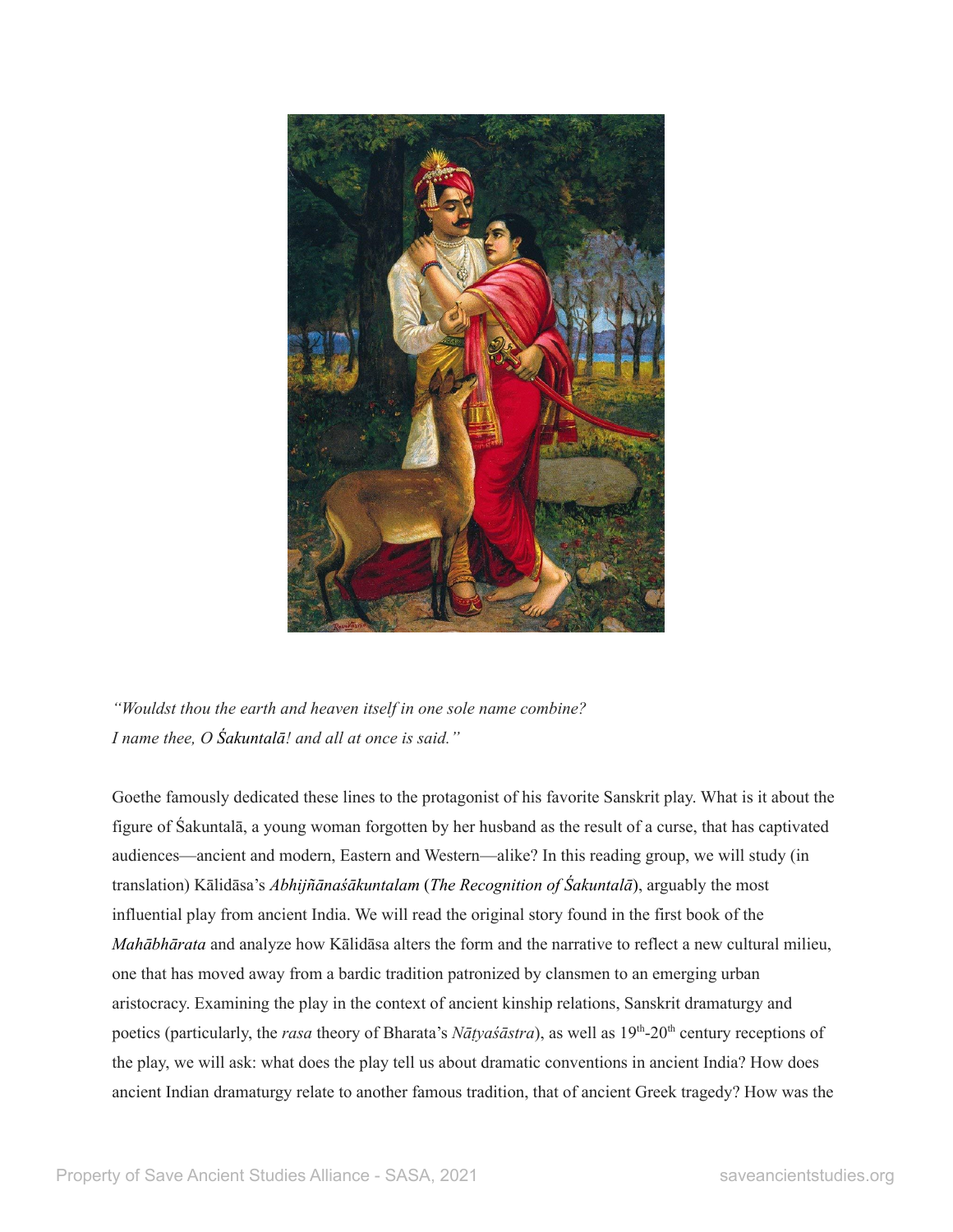play received in Orientalist, German Romantic, and Indian nationalist commentaries that projected Śakuntalā as the paragon of the Indian woman? In what ways does the text speak to feminist concerns when read today?

No previous knowledge or participation is required to join this group. The discussions will be very open, fun, and laidback! Registered participants will have access to a full e-text of the play. **It is advised that participants read the entire play before the first meeting—it shouldn't take more than two sittings!**

#### **Week 1**

The full text of the play (87 pages): Kalidasa - The Recognition of [Sakuntala.pdf](https://drive.google.com/file/d/1JFnXkEDStwt3UaHJovd6Qn-7JMQuy45-/view?usp=sharing)

#### **Week I: Discussion Points**

1. Introduction to the text and context—the transition from epic to drama

2. How is nature represented in the play? What is the relationship of nature to Śakuntalā and Duṣyanta, particularly in the first act of the play? How is the forest different from the court?

### **Week II:**

**Text:** ■ [Sakuntala story \(Mahabharata\).pdf](https://drive.google.com/file/d/1PnTE77sGN71kwvtgZCaAMUIxzQIRxhBV/view?usp=sharing) (19 pages)

**Text:** Bharata - Natyasastra [\(excerpts\).pdf](https://drive.google.com/file/d/1rRZryg7dyVCPFs2yIxYrHL8VSfNMUJYd/view?usp=sharing) **(6 pages)**

### **Week II: Discussion Points**

- 1. Continue discussion on nature: how is the relationship between nature and female sexuality depicted in the play?
- 2. How does the play differ from the epic narrative? How is Śakuntalā's character transformed between the two genres?